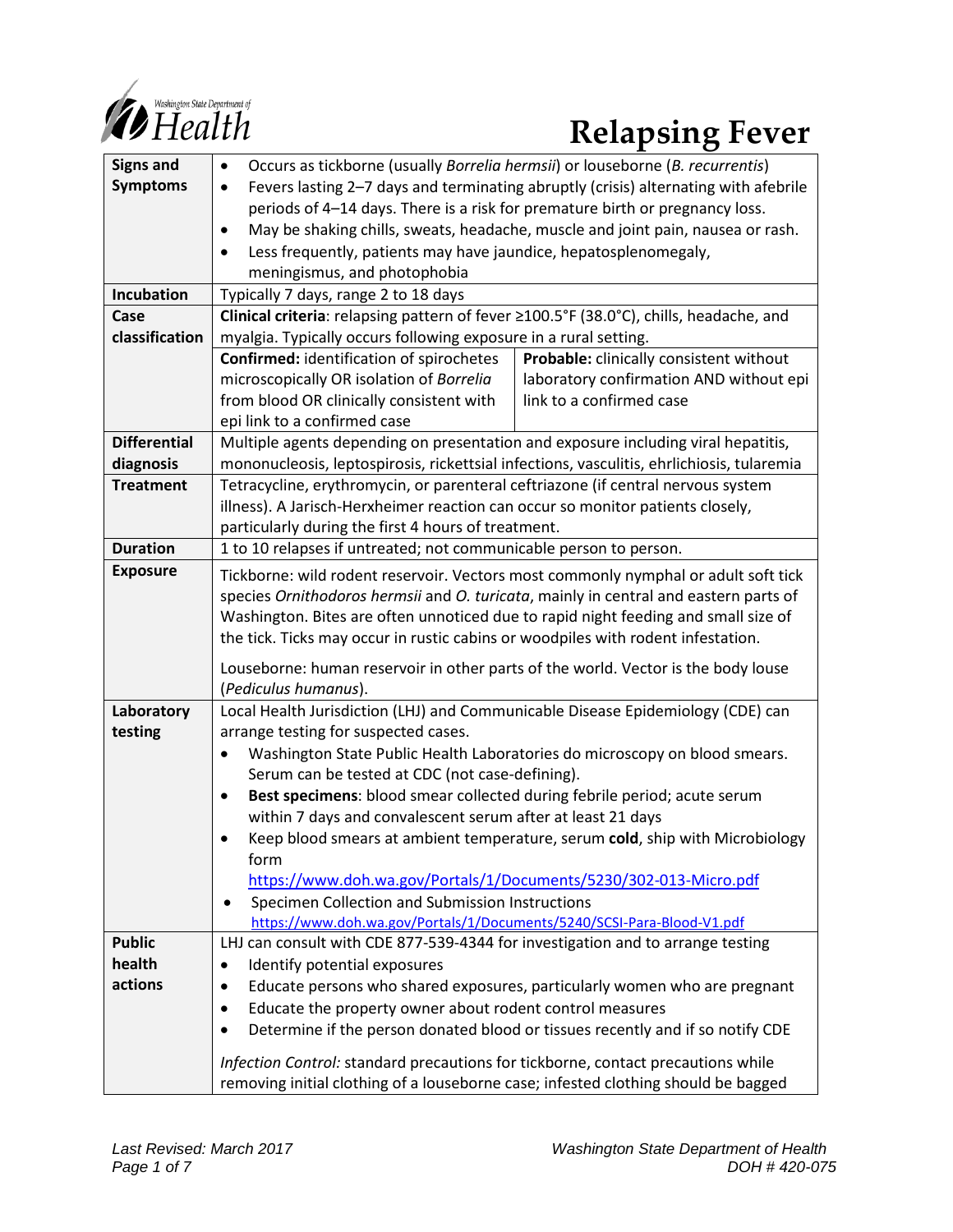# **Relapsing Fever**

# **1. DISEASE REPORTING**

#### **A. Purpose of Reporting and Surveillance**

- 1. To educate potentially exposed persons about signs and symptoms of disease to facilitate early diagnosis and treatment.
- 2. To inform owners of potentially tick-infested property (e.g., a vacation cabin) how to reduce their risk of exposure.
- 3. To identify endemic geographic areas within Washington state.

#### **B. Legal Reporting Requirements**

- 1. Health care providers: notifiable to local health jurisdiction within 24 hours.
- 2. Health care facilities: notifiable to local health jurisdiction within 24 hours.
- 3. Laboratories: *Borrelia hermsii* or *B. recurrentis* notifiable to local health jurisdiction within 24 hours. Specimen submission is on request only. Submission of specimens for other *Borrelia* species that cause relapsing fever may also be requested.
- 4. Local health jurisdictions: notifiable to Washington State Department of Health (DOH) Office of Communicable Disease Epidemiology (CDE) within 7 days of case investigation completion or summary information required within 21 days.

#### **C. Local Health Jurisdiction Investigation Responsibilities**

- 1. Begin follow-up investigation within one working day.
- 2. Educate other persons exposed about the signs and symptoms of disease.
- 3. Provide education to eliminate the source of infection.
- 4. Report all *confirmed* and *probable* cases (see definitions below) to CDE. Complete the relapsing fever case report form [\(https://www.doh.wa.gov/Portals/1/Documents/5100/210-045-ReportForm-Relaps.pdf\)](https://www.doh.wa.gov/Portals/1/Documents/5100/210-045-ReportForm-Relaps.pdf) and enter the data into the Washington Disease Reporting System (WDRS).

# **2. THE DISEASE AND ITS EPIDEMIOLOGY**

#### **A. Etiologic Agent**

Tick-borne relapsing fever is most commonly caused by *Borrelia hermsii*, but can be caused by at least 14 other *Borrelia* species. In louse-borne disease, *B. recurrentis* is the only etiologic agent.

#### **B. Description of Illness**

Relapsing fever is a systemic spirochetal disease in which periods of fever lasting 2–7 days alternate with afebrile periods of 4–14 days; the number of relapses varies from 1 to 10 without treatment. Febrile periods are often associated with shaking chills, sweats, headache, muscle and joint pain, and can be associated with a rash. Each febrile period terminates by a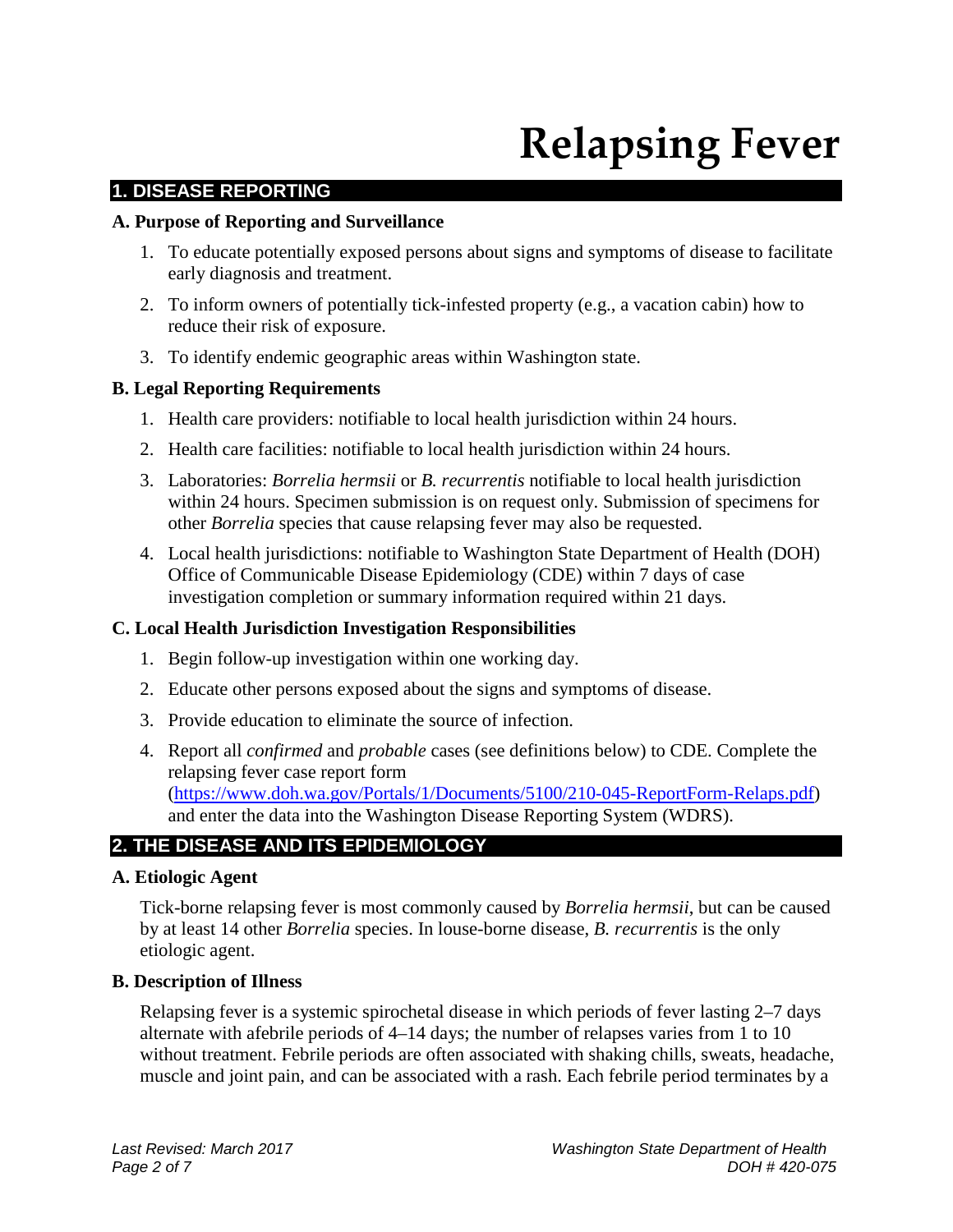crisis (abrupt symptom change). Symptoms can be severe. Acute respiratory distress syndrome (ARDS) may occur in patients with tick-borne relapsing fever.<sup>\*</sup>

Optimal management of tick-borne relapsing fever requires both prompt diagnosis and careful observation during the initial phases of treatment. With treatment the mortality rate is very low for relapsing fever. The mortality rate without treatment is estimated at 5–10%. Tick-borne relapsing fever contracted during pregnancy can cause spontaneous abortion, premature birth, and neonatal death.

\* Centers for Disease Control and Prevention. Acute Respiratory Distress Syndrome in Persons with Tickborne Relapsing Fever --- Three States, 2004–2005. MMWR 2007;56:1073–76. Available at: [https://www.cdc.gov/mmwr/preview/mmwrhtml/mm5641a1.htm.](https://www.cdc.gov/mmwr/preview/mmwrhtml/mm5641a1.htm)

# **C. Relapsing Fever in Washington**

Tick-borne relapsing fever is among the most common tick-borne illnesses contracted in Washington State. One to 12 cases are reported annually, with rare reports of pregnancy loss due to maternal infection. Exposures are frequently associated with overnight stays in rural cabins in mountainous areas, and usually but not always during summer months.

The louse-borne form of this disease is not endemic to the United States and it would be rare even in travelers returning to Washington State.

#### **D. Vectors and Reservoirs**

In tick-borne relapsing fever, the vector is a soft tick. In the United States, the soft tick species *Ornithodoros hermsii*, *O. turicata, and O. parkeri* most commonly transmit the infection. Locally, *O. hermsii* is typically found at higher altitudes (1500 – 8000 feet) in the eastern part of Washington State, and the most common reservoirs appear to be wild rodents, such as deer mice, squirrels, chipmunks, and rats. *Ornithodoros*



ticks tend to live for many years and take infrequent blood meals, but once infected from feeding on a wild rodent they harbor the pathogen for life. Either the nymphal or adult stage tick can transmit the infection. Females pass the infection to their progeny.

The body louse (*Pediculus humanus*) is the vector for louse-borne relapsing fever. Lice become infected 4-5 days after feeding on infected humans and remain infective for their lifespan of several weeks.

#### **E. Modes of Transmission**

In tick-borne disease, people are infected by bites of soft ticks. Unlike hard ticks, soft ticks usually feed at night. The bites are usually unnoticed since they generally occur at night and are not painful. In addition, the ticks are small (approximate 3 mm), feed quickly (5–20 minutes) and then leave the host. In western states including Washington, ticks may be present in rustic cabins and woodpiles with rodent infestation. The ticks live in rodent nests, which may be under flooring or between walls. If rodents are scarce or nests are disturbed the ticks may bite other warm-blooded animals, including humans, for their blood meals. Tickborne relapsing fever is not directly transmitted from person-to-person, but theoretically might be transmitted by blood transfusion.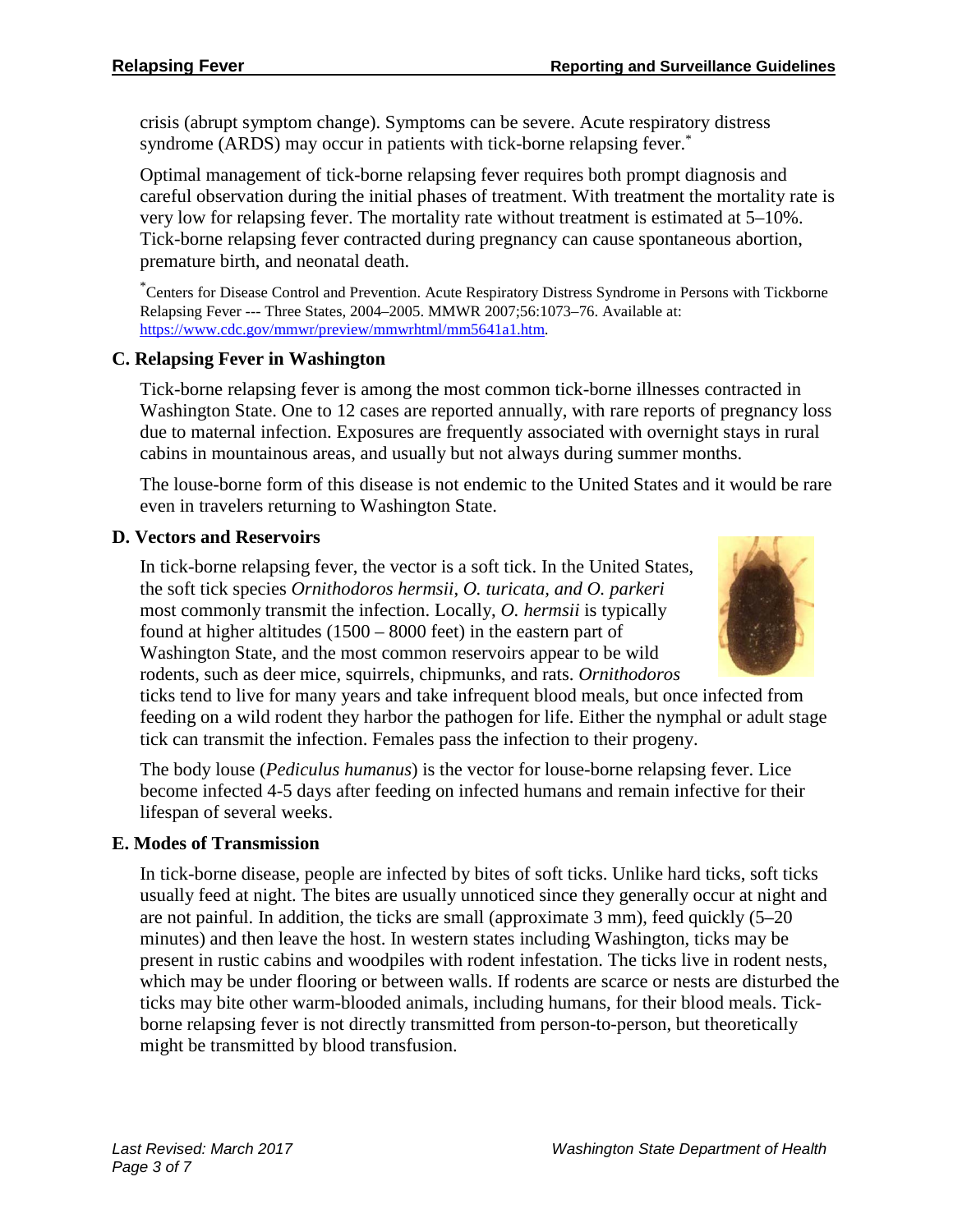Louse-borne relapsing fever is not endemic to the United States but may occur in travelers. It is acquired by crushing an infected louse so that it contaminates the bite wound or mucous membranes.

#### **F. Incubation Period**

The incubation period is usually about 7 days but can range from 2 to 18 days.

#### **G. Period of Communicability**

Tick-borne relapsing fever is not directly transmitted person to person. Tick-infested cabins may be difficult to decontaminate; ticks may also be reintroduced from wood piles or firewood brought indoors.

#### **H. Treatment**

Relapsing fever is treated with appropriate antibiotic therapy including tetracycline or erythromycin, with parenteral ceftriazone used for central nervous system illness. Antibiotic treatment can cause a Jarisch-Herxheimer reaction (i.e., severe chills, increased temperature, and decreased blood pressure), so patients should be monitored closely during therapy, particularly during the first 4 hours after antibiotics are administered.

# **3. CASE DEFINITIONS**

#### **A. Clinical Criteria for Diagnosis**

A febrile illness with temperature  $\geq 100.5^{\circ}$  F (38.0°C). A typical clinical presentation occurs following exposure in a rural setting and is characterized by a relapsing pattern of fever, chills, headache, and myalgia.

# **B. Laboratory Criteria for Diagnosis**

- 1. Identification of spirochetes by dark field microscopy, or Giemsa-, Wright-, or acridine orange-preparations of peripheral blood, bone marrow, or cerebral spinal fluid (CSF).
- 2. Isolation of *Borrelia* species from blood using special media.

# **C. Case Definition (DOH)**

- 1. *Probable*: A case with the typical clinical presentation that is not laboratory confirmed and is not epidemiologically linked to a confirmed case.
- 2. *Confirmed*: A case that is laboratory confirmed, or that meets the clinical case definition and is epidemiologically linked to a confirmed case.

# **4. DIAGNOSIS AND LABORATORY SERVICES**

#### **A. Diagnosis**

Diagnosis of tick-borne relapsing fever is most commonly made by identification of spirochetes on a peripheral blood smear (either by dark field microscopy or microscopic examination of a stained thick or thin blood film). Spirochetes can typically be visualized when a person has a fever, so blood smears should be done during a febrile period. Diagnosis is less commonly made by examining other clinical specimens microscopically or through blood culture using special media.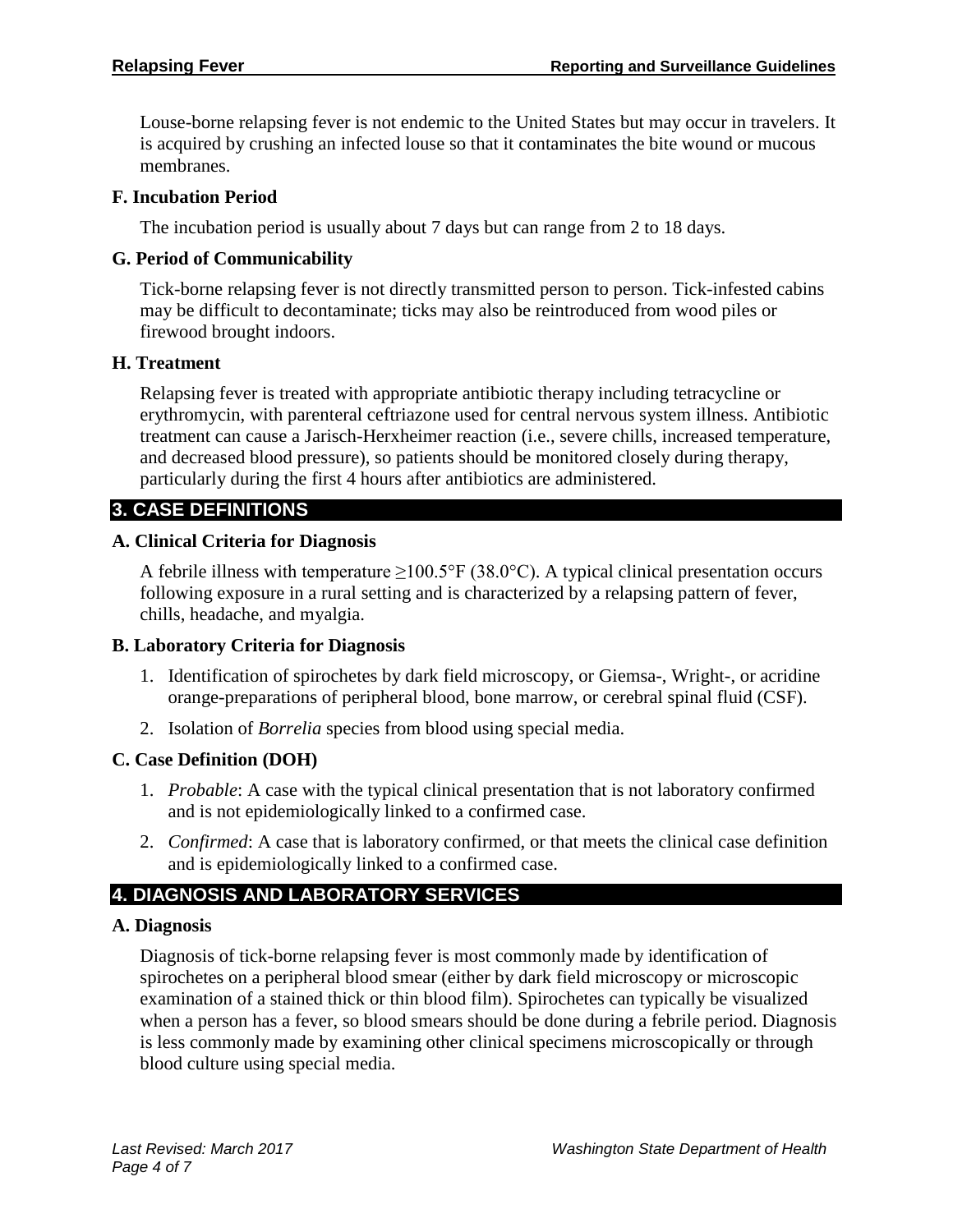Although not valuable for making an immediate diagnosis, serologic testing is available through the Centers for Disease Control and Prevention (CDC). Patients with tick-borne relapsing fever may have false-positive tests for Lyme disease because of the similarity between the two organisms. More information regarding serologic testing can be found at: [https://www.cdc.gov/relapsing-fever/clinicians/#labtest.](https://www.cdc.gov/relapsing-fever/clinicians/#labtest)

### **B. Services Available at the Washington State Public Health Laboratories (PHL)**

On request PHL will review slides for spirochetes in peripheral blood smears and will forward specimens to the CDC if additional tests are needed. Serologic testing is available through the CDC but is not case defining. All requests sent to PHL must have approval from the local health jurisdiction, which will make arrangements with Communicable Disease Epidemiology.

Note that PHL require all clinical specimens have two patient identifiers, a name **and** a second identifier (e.g., date of birth) both on the specimen label and on the submission form. Due to laboratory accreditation standards, specimens will be rejected for testing if not properly identified. Also include specimen source and collection date. For details see: <https://www.doh.wa.gov/Portals/1/Documents/5240/SCSI-Para-Blood-V1.pdf>

#### **C. Specimen collection**

#### **1. Blood smear:** any hospital or commercial laboratory can provide review.

Blood smears do not need to be submitted to PHL, but if additional examination is requested, a completed PHL microbiology form must be submitted with the slides [\(https://www.doh.wa.gov/Portals/1/Documents/5230/302-013-Micro.pdf\)](https://www.doh.wa.gov/Portals/1/Documents/5230/302-013-Micro.pdf). PHL can issue a preliminary confirmation of spirochetes then forward the slides to CDC.

#### **2. Serum**

Acute serum should be taken within 7 days of symptom onset and convalescent serum should be taken at least 21 days after symptoms start. Specimens should be refrigerated and transported cold on regular cold packs. Avoid repeated freeze-thaw cycles. If specimens are already frozen, transport on dry ice. Specimens should be submitted to PHL with a completed PHL serology submission form

[\(https://www.doh.wa.gov/Portals/1/Documents/5230/302-017-SerVirHIV.pdf\)](https://www.doh.wa.gov/Portals/1/Documents/5230/302-017-SerVirHIV.pdf).

# **5. ROUTINE CASE INVESTIGATION**

Interview the case and others who might provide pertinent information.

#### **A. Evaluate the Diagnosis**

Using the case form, collect clinical information (e.g., onset, signs, and symptoms) about the patient. Review laboratory tests performed.

#### **B. Identify Potential Sources of Infection**

Ask whether the patient slept outside, in a cabin, or in other places with evidence of rodents in the 18 days prior to onset. Ask about tick or insect bites, or the potential for soft tick exposure, including carrying firewood from a wood pile indoors or sitting outside at night in areas where there could be mouse habitation.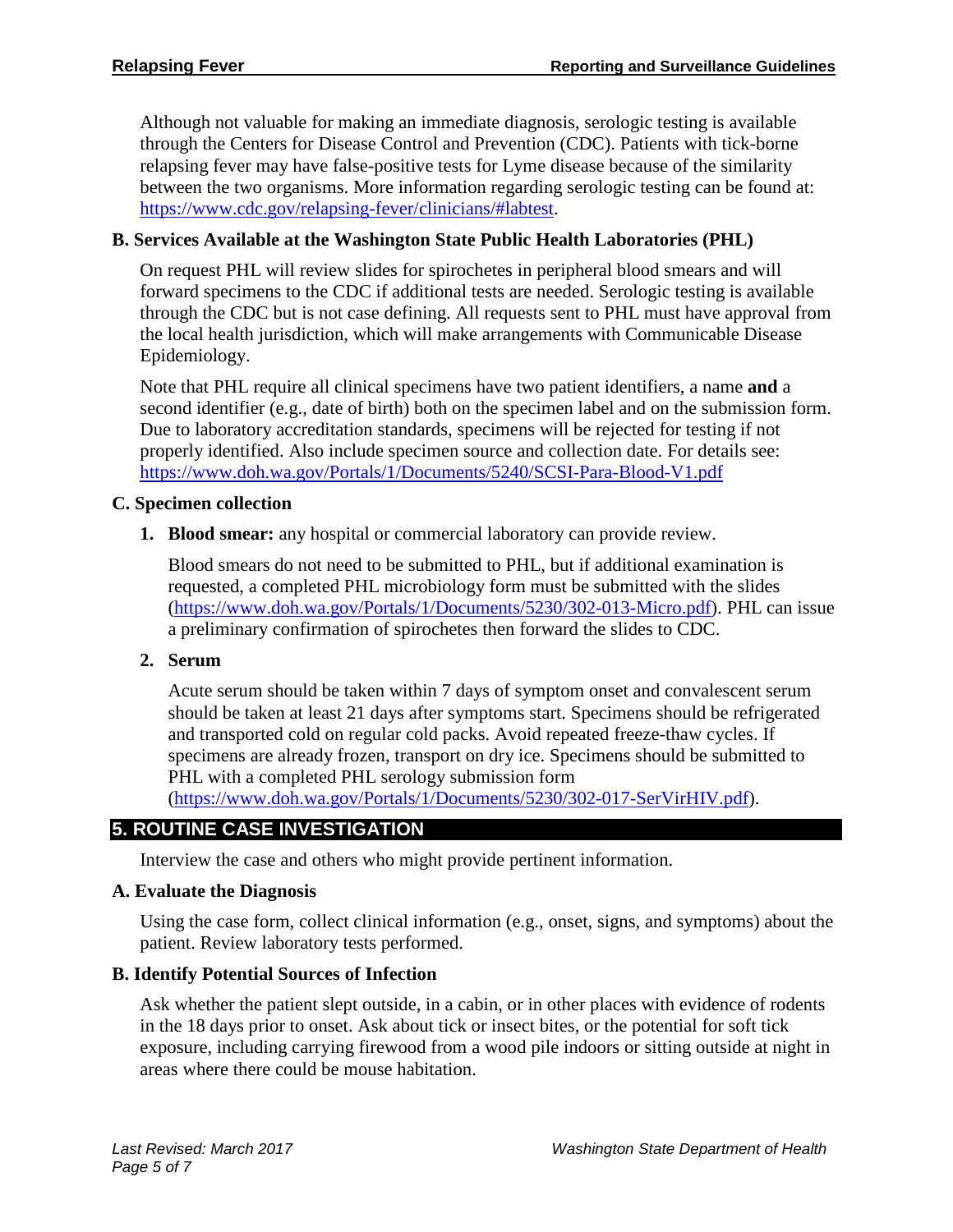# **C. Infection Control**

- 1. Persons hospitalized for tick-borne relapsing fever should be cared for using standard precautions.
- 2. Persons with louse-borne relapsing fever should also be cared for using standard precautions. Staff should wear a gown and gloves when removing initial clothing of a louse-infested patient to prevent louse transmission. Infested clothing should be bagged.
- 3. Cases do not need to be restricted from work or child care.

# **D. Identify Potentially Exposed Persons**

Identify persons who shared the exposure with the case (i.e., slept in the same cabin) and educate them about symptoms and treatment of relapsing fever. Determine whether any women who shared the exposure with the case are pregnant. Educate all potentially exposed persons about symptoms of relapsing fever to facilitate early diagnosis. Refer potentially exposed pregnant women to their doctor immediately to discuss prophylactic antibiotics.

Determine if the case donated blood, tissues or organs during the recent past. If so, contact Communicable Disease Epidemiology immediately and inform the blood or tissue bank of the potential exposure.

# **E. Environmental Evaluation**

Notify local environmental health program and/or vector control of locally acquired cases. If the case was exposed on public property or in a building used by the general public, evaluate the site for evidence of rodent infestation. Work with the agency that oversees the site and make recommendations to decrease rodent and tick infestation on the site (see "Environmental Measures" below), recognizing that tick-infected rustic cabins may be difficult to decontaminate.

If the site of exposure is determined to be a tick and rodent infested human habitation, provide the following information to the owner of private property or the agency overseeing public property:

- Educate the owner about the ecology of tick-borne relapsing fever (see above).
- Recommend the removal of woodpiles from under/around the cabin to prevent rodent infestation outside the cabin.
- Recommend sealing the home (including roof, walls, doors, windows, around pipes, etc.) to prevent rodents from entering.
- Recommend placing all food in secondary containers to keep rodents from entering the cabin in search of food.
- Recommend the owner hire a professional pest control company to provide soft tick control.

Warn the owner that rodent-proofing without implementing tick control might increase the risk for tick-borne relapsing fever since the ticks can be left in the property after the rodents are removed.